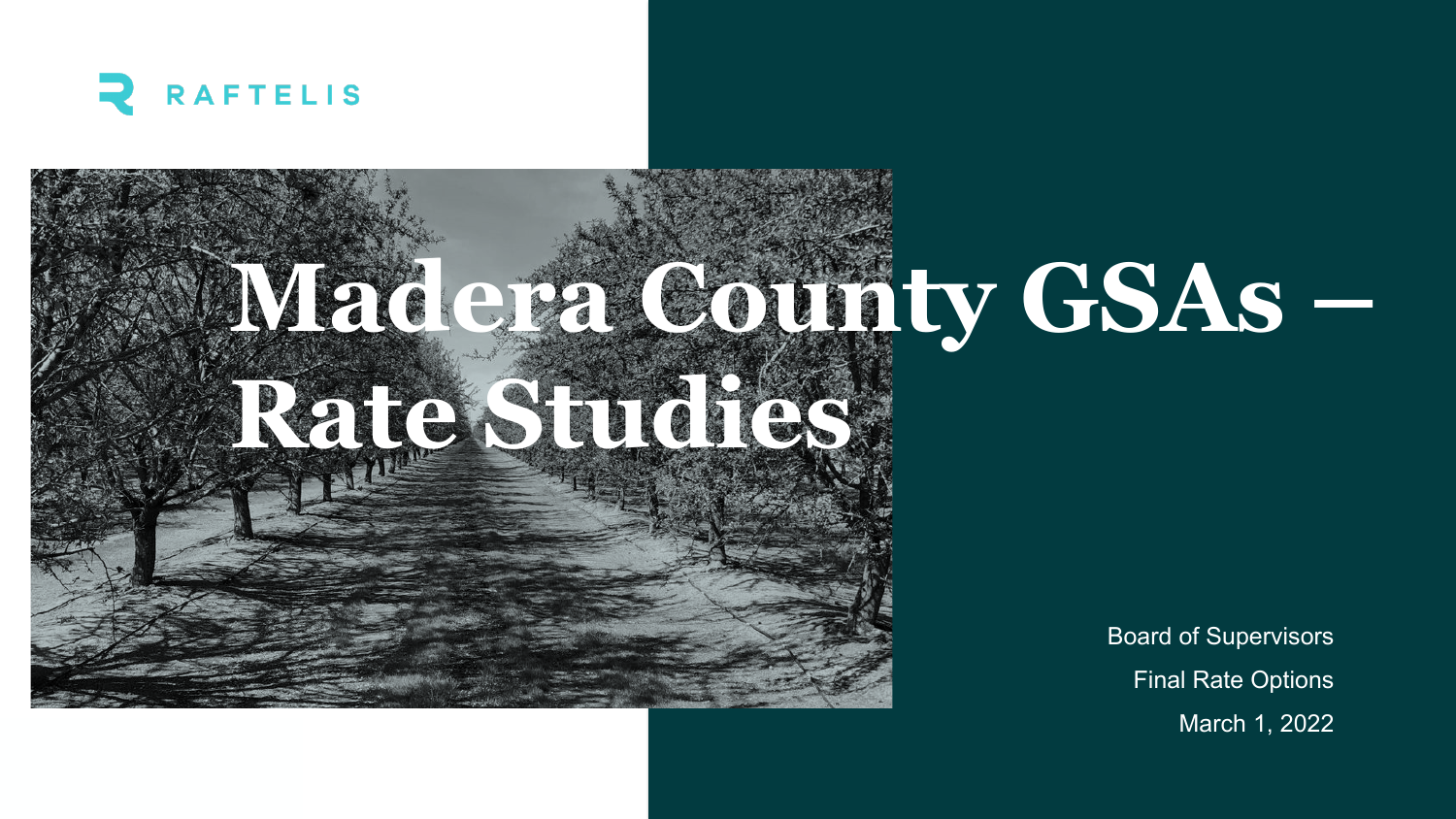# **Since 2014**

- The County took responsibility for the land in the "white areas" and formed three groundwater sustainability agencies
- The County GSAs participated in three separate processes to write groundwater sustainability plans in three subbasins
- To pay for planning and management, the County GSAs adopted a Prop 26 exempt fee
- Accelerated planning for recharge, land repurposing, and domestic well mitigation to develop costs for rate study
- Project and programmatic details will be determined at a later date and each will require individual Board actions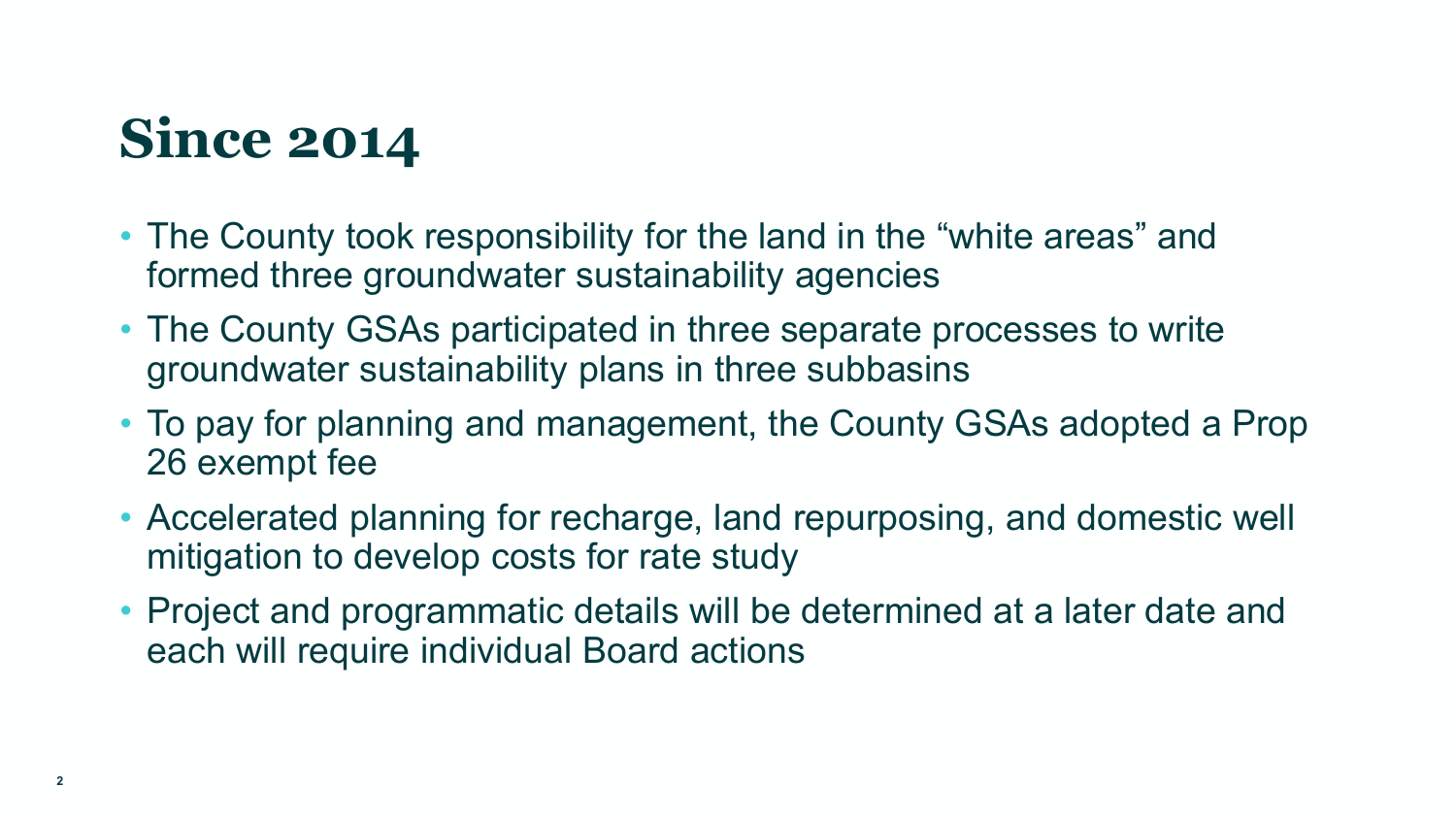## **Grant Funding**

• To date the County GSAs have been very successful at grant awards on behalf of the Madera and Chowchilla Subbasins as well as the County GSAs

#### • A summary:

- › Prop 1 Stressed Basins \$500,000 for Madera and Chowchilla Subbasins
- › Prop 1 GSP Development \$5,000,000 for Madera and Chowchilla Subbasins
- › Prop 68 Planning \$900,000 for Madera and Chowchilla Subbasins
- $\rightarrow$  Prop 68 Implementation \$8,400,000 for Madera and Chowchilla Subbasins
- › SALC \$200,000 for Madera County
- › WaterSMART \$200,000 for Madera County
- › Another \$5,000,000 for Prop 68 recharge potentially in process
- In the process of applying for \$10,000,000 from Department of Conservation **<sup>3</sup>** for Multi-Benefit Land Repurposing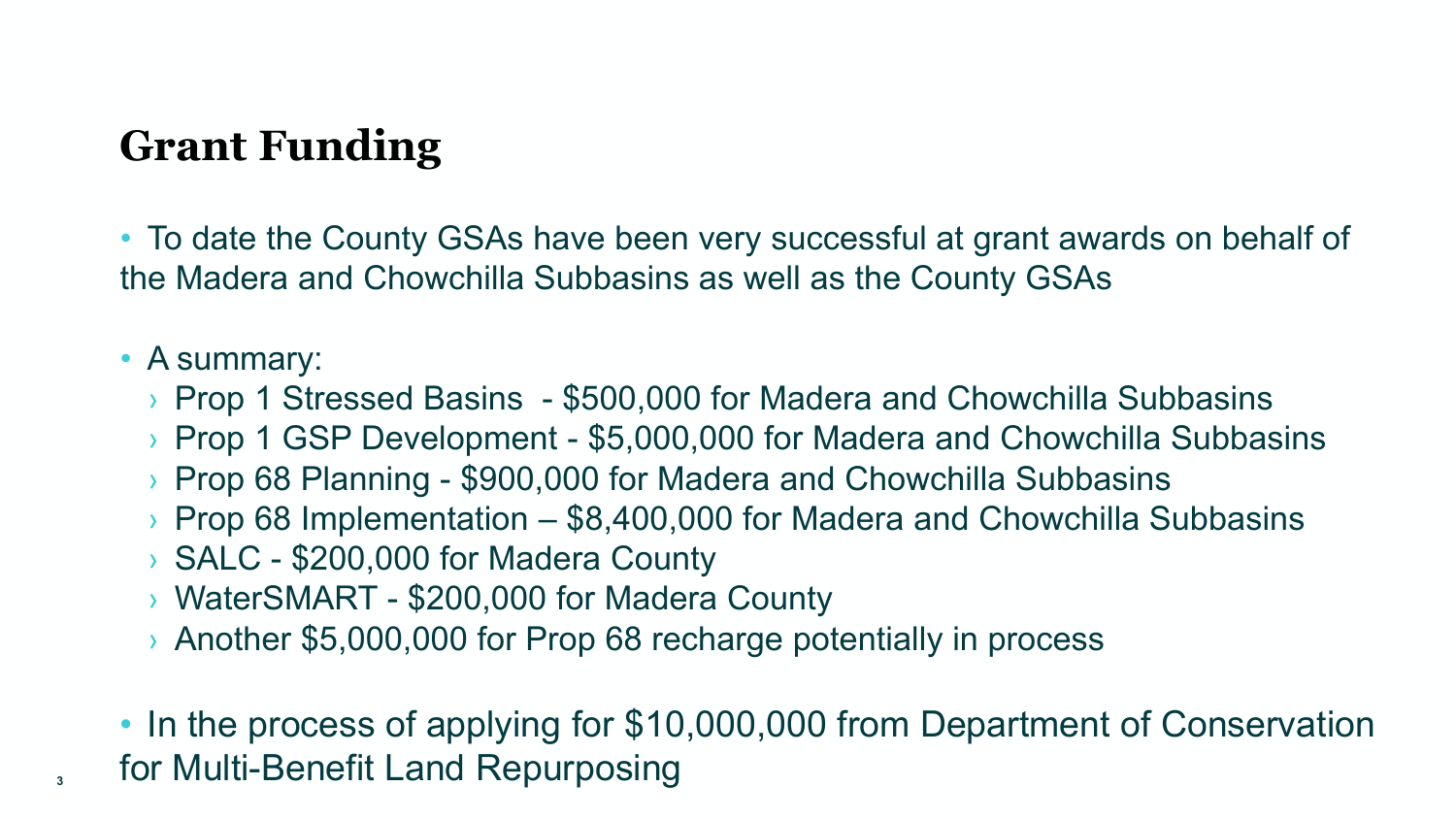# **Overarching Challenges and Assumptions**

#### Challenges

- New territory under SGMA
- Multiple GSAs and multiple GSPs
- To implement GSPs that are acceptable to the State, we must implement a fee for projects quickly to stay on project implementation schedule
	- Projects are currently in development
	- Programmatic details will be determined at a later date

#### Assumptions

- Follow the GSPs
- Only recharge projects are candidates for debt financing, all else cash-funded through fees
- Embrace uncertainty
	- conservative estimates
	- conservative timing
	- reserve funding
	- rate structures implementation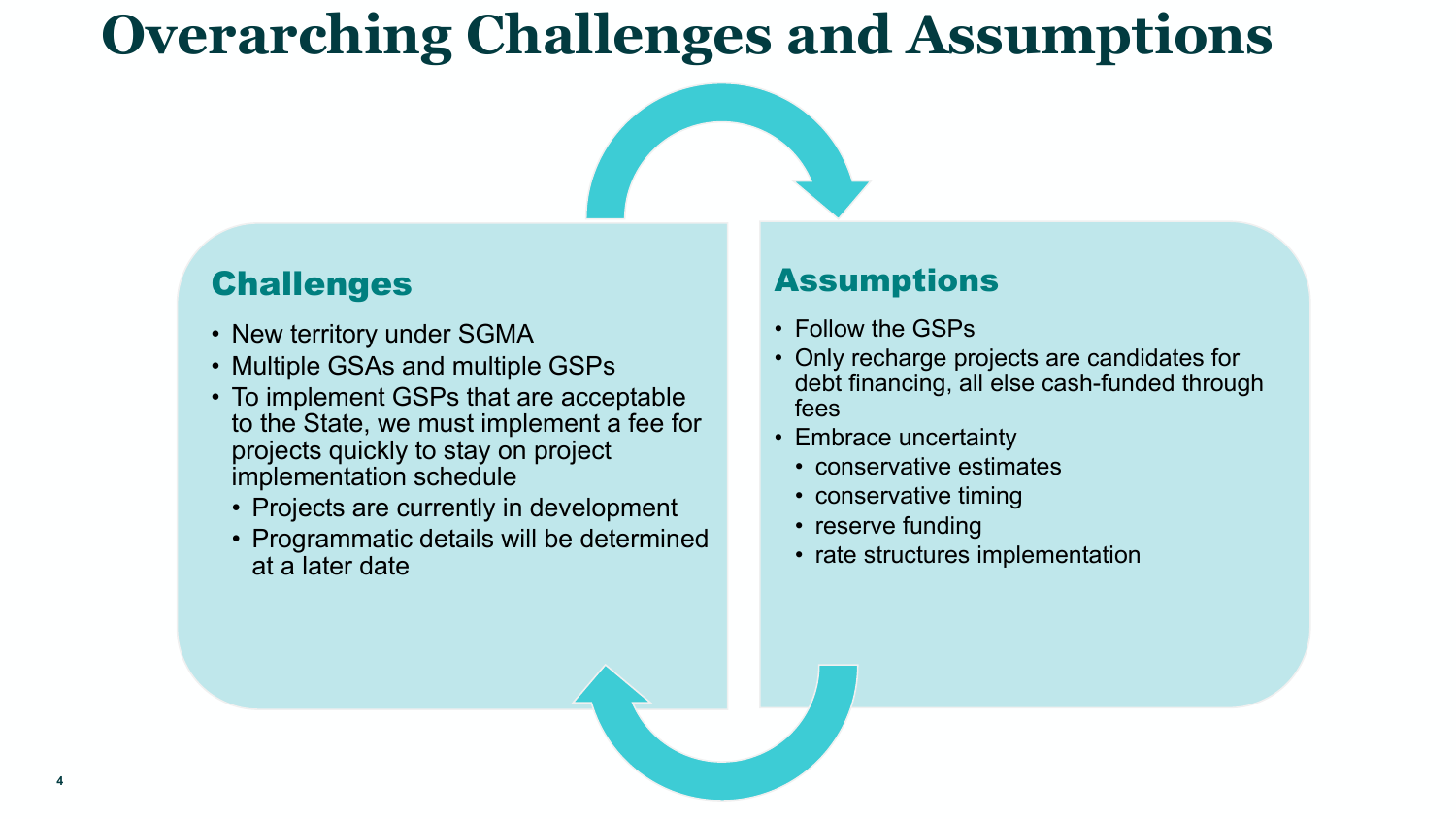# **2021/2022 Workshops & Outreach**

#### **Groundwater Recharge Facilities Meetings**

- Workshop February 4, 2021
- Workshop May 3, 2021
- Madera County GSAs Hybrid Workshop – June 16, 2021

#### **Sites Reservoir**

• Presentation at GSA Update at Board of Supervisors – November 2, 2021

#### **Domestic Well Mitigation**

- Madera County GSAs Workshop – June 16, 2021
- Regional Water Management Group – June 28 and September 27, 2021

#### **Sustainable Agriculture Land Conservation**

- Public Workshop January 14, 2021
- Public Workshop March 23, 2021
- Public Workshop June 16, 2021

#### **Rate Study**

- Board of Supervisors Update August 17, 2021
- Public Workshop November 30, 2021
- Board of Supervisors Update December 9, 2021
- Board of Supervisors Update February 8, 2022
- Public Workshop February 25, 2022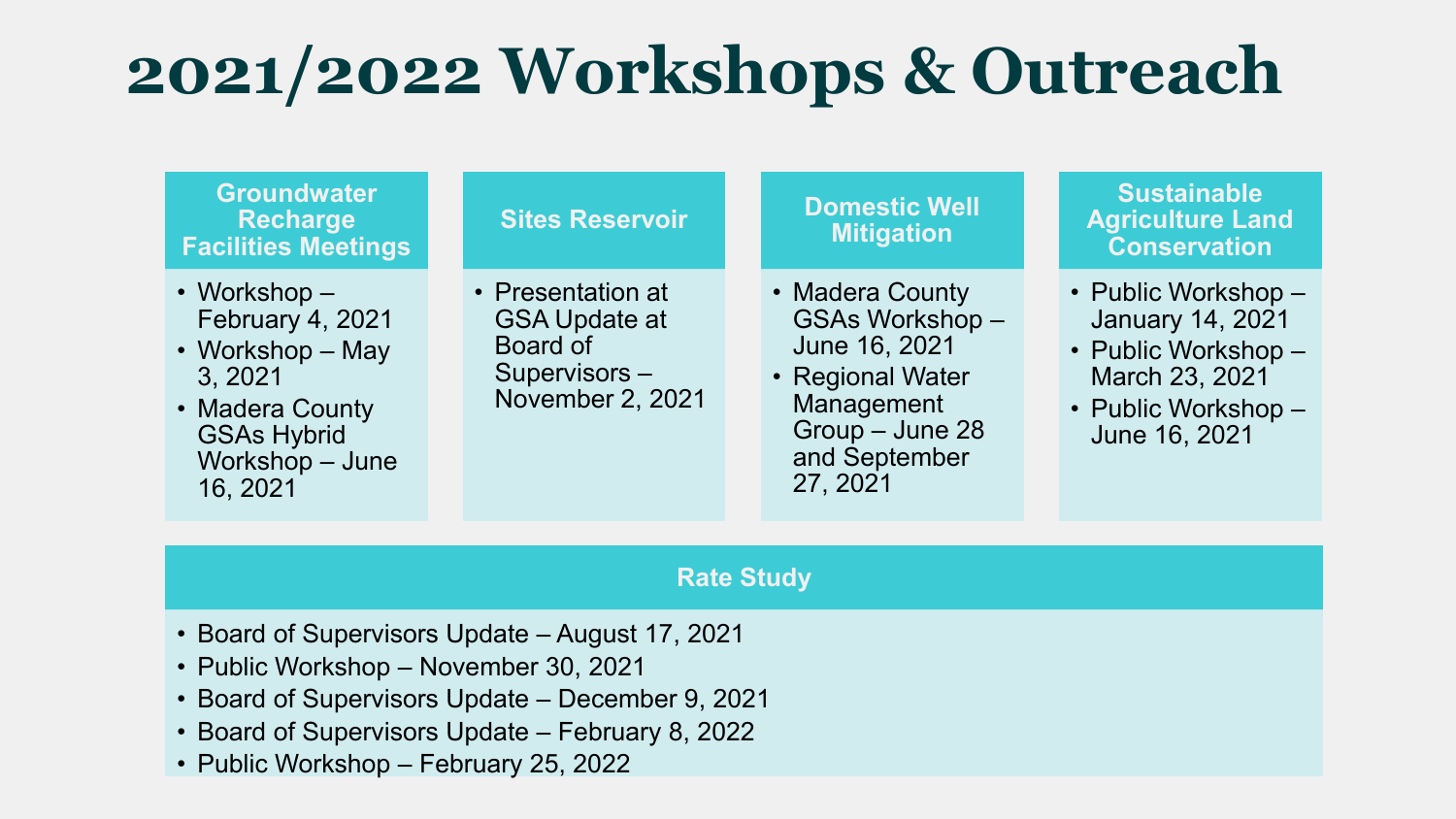# **Rate Options**

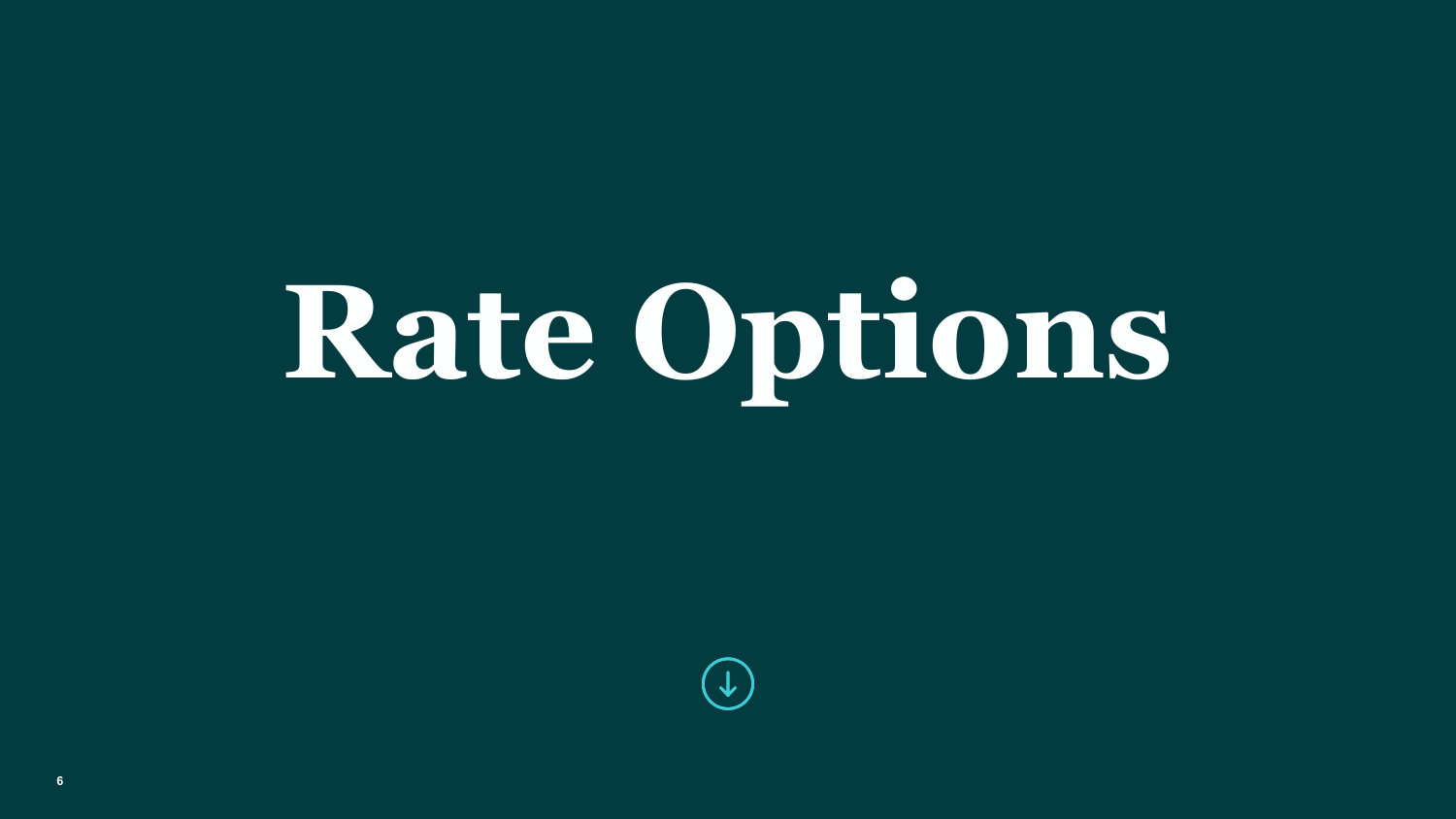### **Rate Structure Options**

#### • **Fixed Only**

› \$/Enrolled Acre (based on Farm Unit acreage)

#### • **Fixed + Volumetric (Project-based)**

- › Fixed Component: \$/Enrolled Acre based on Farm Unit acreage
- › Volumetric Component: \$/AF of water based on a Farm Unit's Transitional Water (TW) pool use
	- Recharge, Sites, and Well Mitigation projects in the volumetric component

#### • **Fixed + Volumetric (Policy-based)**

- › Fixed Component: \$/Enrolled Acre based on Farm Unit acreage
- › Volumetric Component: \$/AF of water based on a Farm Unit's Transitional Water (TW) pool use
	- 25% of total annual costs in the volumetric component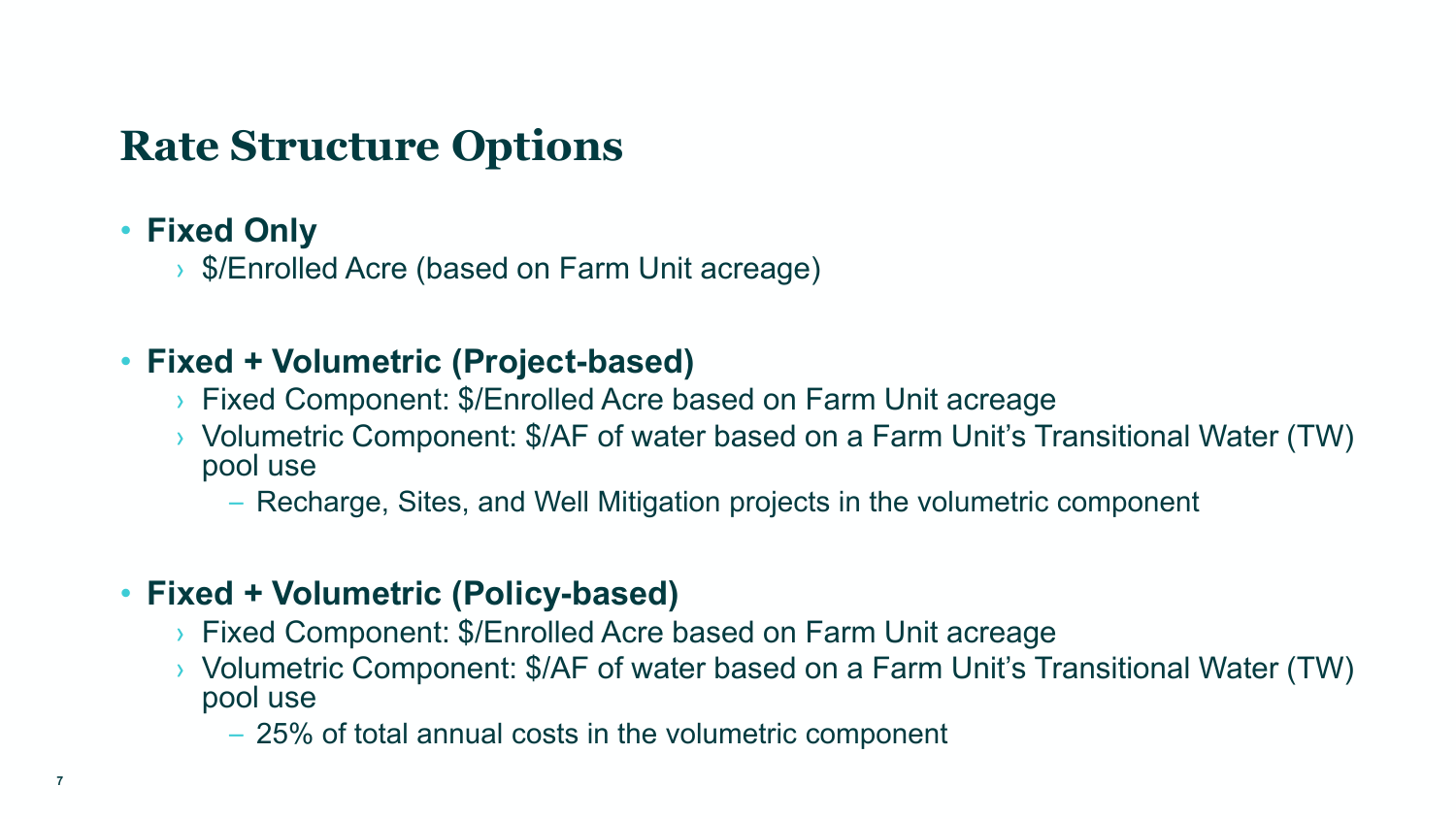# **Fixed + Volumetric Considerations**

#### **Benefits Challenges**

- Some flexibility in controlling Farm Unit charges
- Improved fairness by varying crop type and/or efficiency
- Directly relates applied water to costs
- Potential variability in GSAs' revenue generation
- Grower acceptance of measurement
- Administration (water accounting, appeals, staffing levels)
- Increased GSAs costs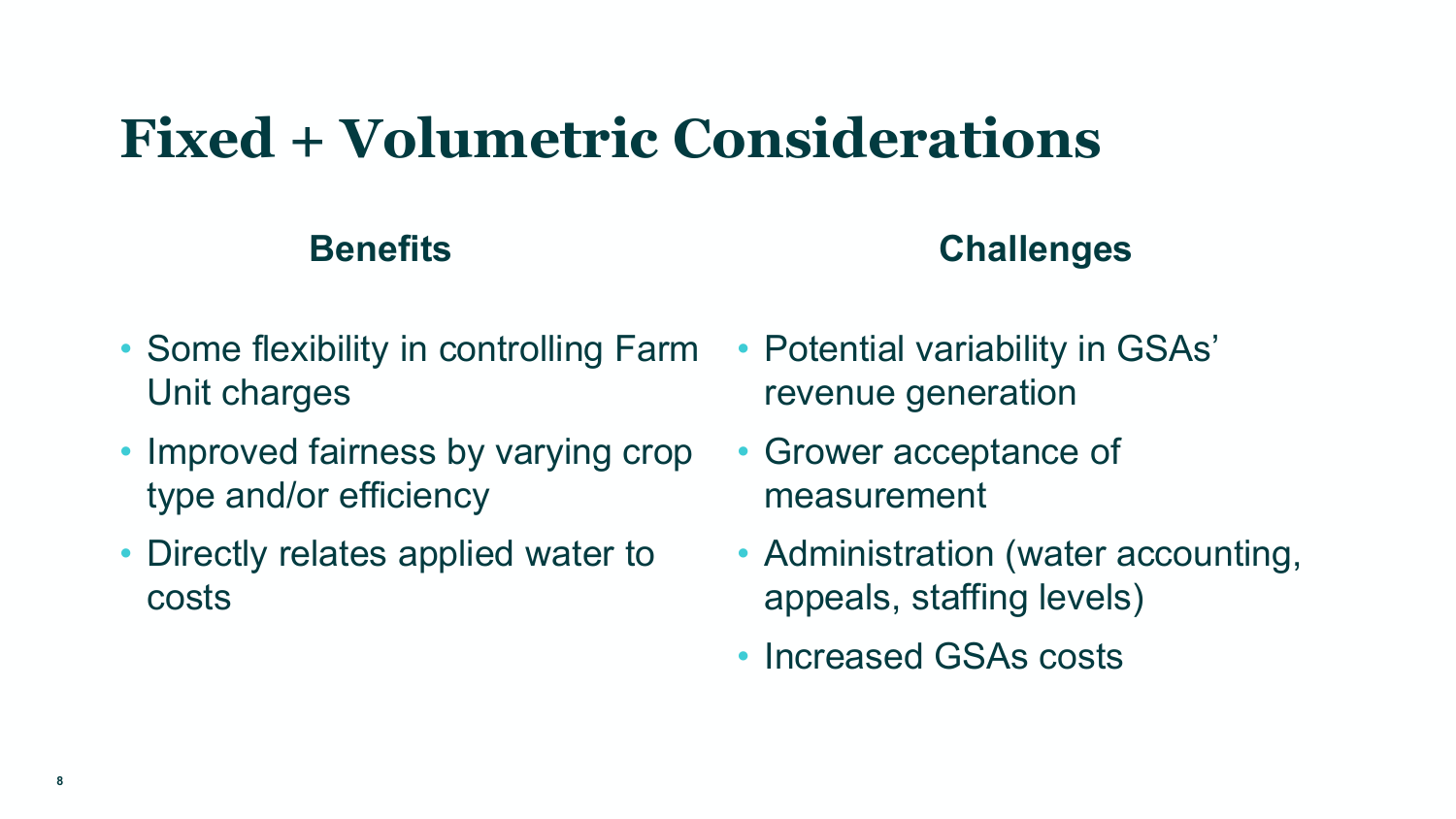# **Rate Options - Madera Subbasin Years 1-3**

|                                    | FY 2022-23<br>(2022 Allocation) | FY 2023-24<br>(2023 Allocation) |                   | FY 2024-25<br>(2024 Allocation)       |                                      |
|------------------------------------|---------------------------------|---------------------------------|-------------------|---------------------------------------|--------------------------------------|
| <b>Madera</b>                      | <b>Fixed Only</b>               | <b>Fixed Only</b>               | <b>Fixed Only</b> | Fixed + Volumetric<br>(Project-based) | Fixed + Volumetric<br>(Policy-based) |
| <b>Fixed</b><br>(\$/Enrolled Acre) | \$184                           | \$200                           | \$236             | \$132                                 | \$173                                |
| <b>Volumetric</b><br>(\$/AF)       | N/A                             | N/A                             | N/A               | \$97                                  | \$56                                 |

*Rates rounded up to the nearest whole dollar*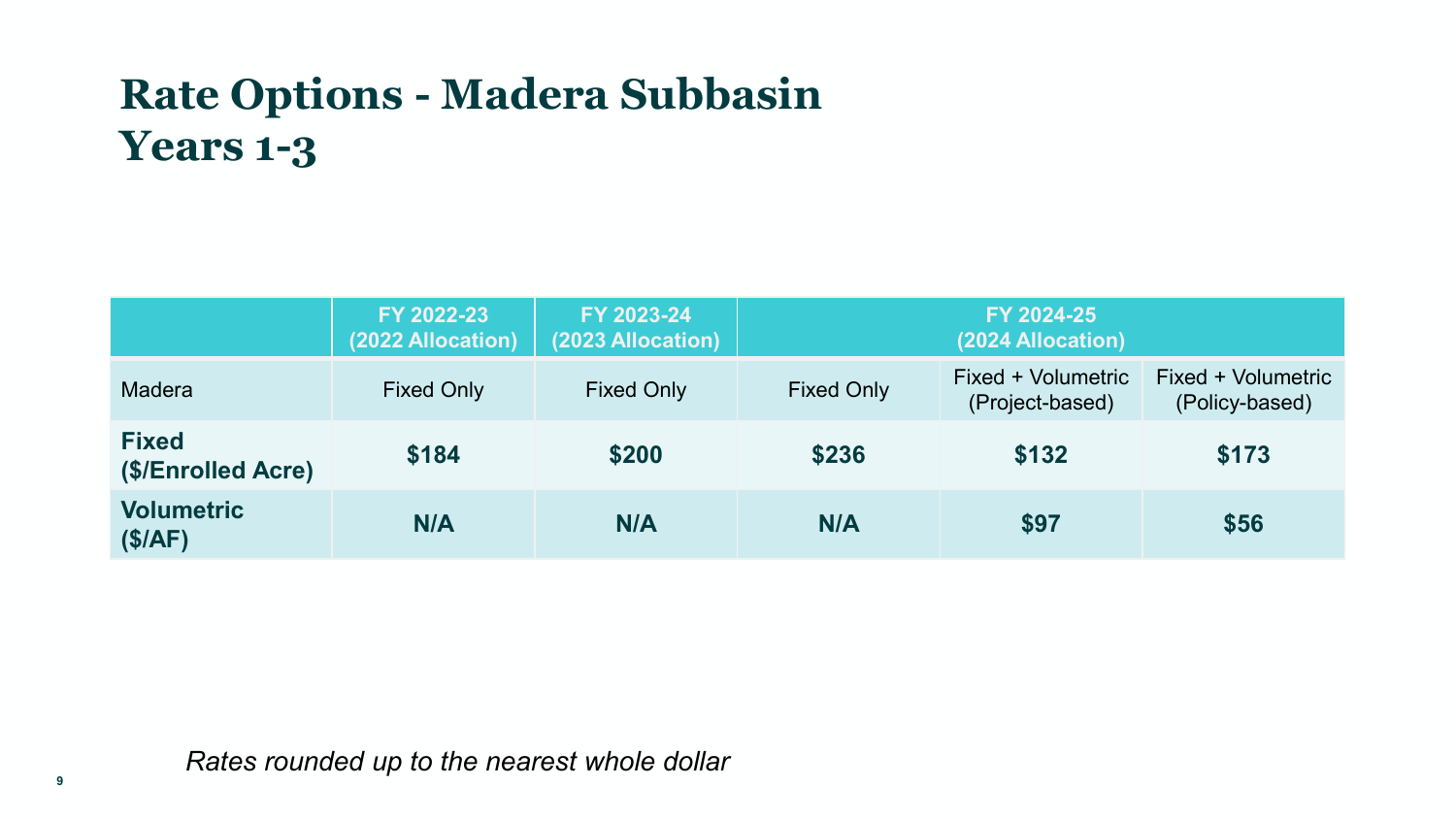# **Rate Options - Chowchilla Subbasin Years 1-3**

|                                    | FY 2022-23<br>(2022 Allocation) | FY 2023-24<br>(2023 Allocation) |                   | FY 2024-25<br>(2024 Allocation)       |                                      |
|------------------------------------|---------------------------------|---------------------------------|-------------------|---------------------------------------|--------------------------------------|
| Madera                             | <b>Fixed Only</b>               | <b>Fixed Only</b>               | <b>Fixed Only</b> | Fixed + Volumetric<br>(Project-based) | Fixed + Volumetric<br>(Policy-based) |
| <b>Fixed</b><br>(\$/Enrolled Acre) | \$190                           | \$194                           | \$202             | \$77                                  | \$150                                |
| <b>Volumetric</b><br>(\$/AF)       | N/A                             | N/A                             | N/A               | \$91                                  | \$37                                 |

*Rates rounded up to the nearest whole dollar*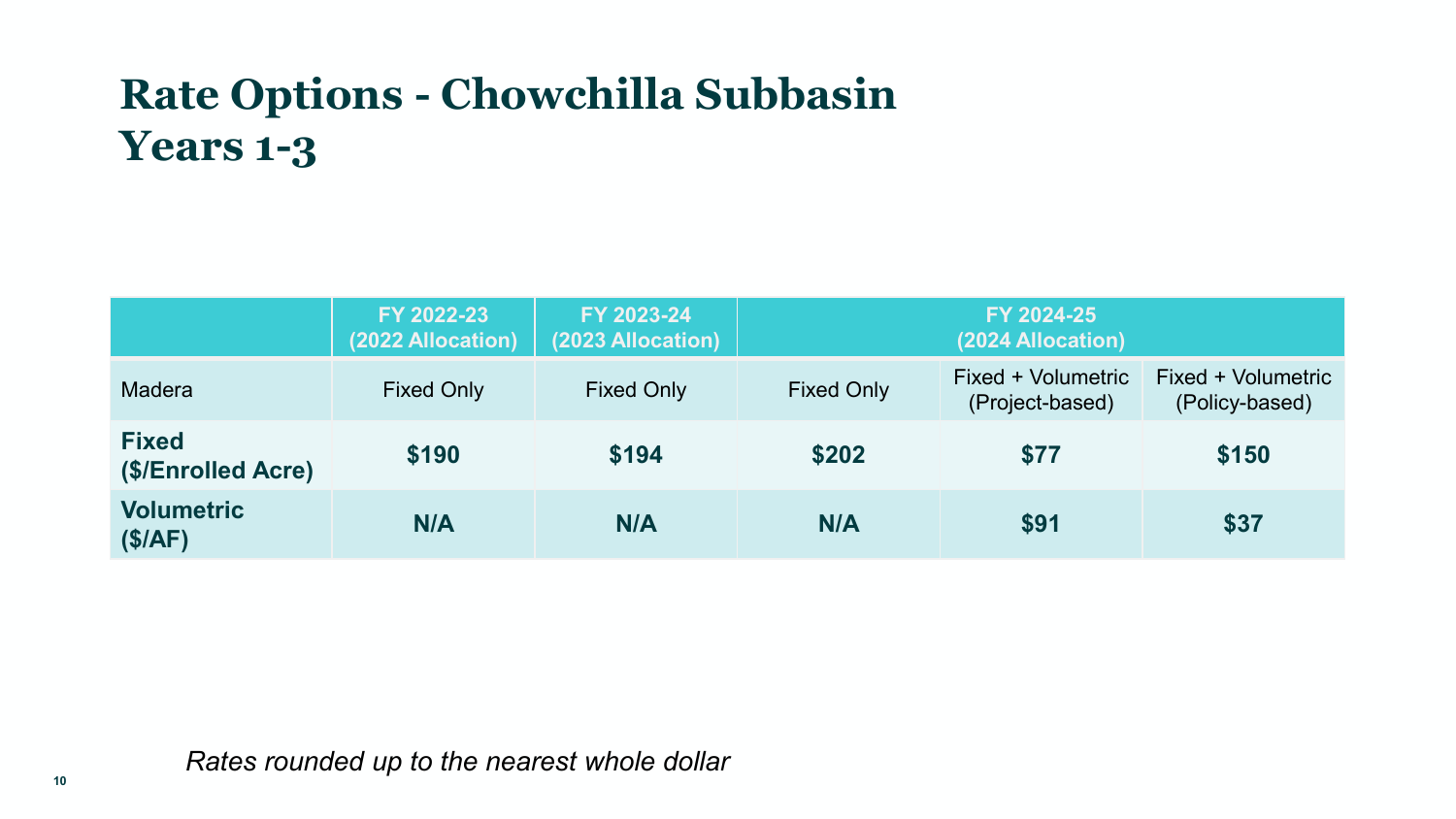# **Rate Options – Delta-Mendota Subbasin Years 1-3**

|                                    | FY 2022-23<br>(2022 Allocation) | FY 2023-24<br>(2023 Allocation) |                   | FY 2024-25<br>(2024 Allocation)       |                                      |
|------------------------------------|---------------------------------|---------------------------------|-------------------|---------------------------------------|--------------------------------------|
| <b>Madera</b>                      | <b>Fixed Only</b>               | <b>Fixed Only</b>               | <b>Fixed Only</b> | Fixed + Volumetric<br>(Project-based) | Fixed + Volumetric<br>(Policy-based) |
| <b>Fixed</b><br>(\$/Enrolled Acre) | \$92                            | \$104                           | \$129             | \$129                                 | \$100                                |
| <b>Volumetric</b><br>(\$/AF)       | N/A                             | N/A                             | N/A               | \$0                                   | \$83                                 |

*Rates rounded up to the nearest whole dollar*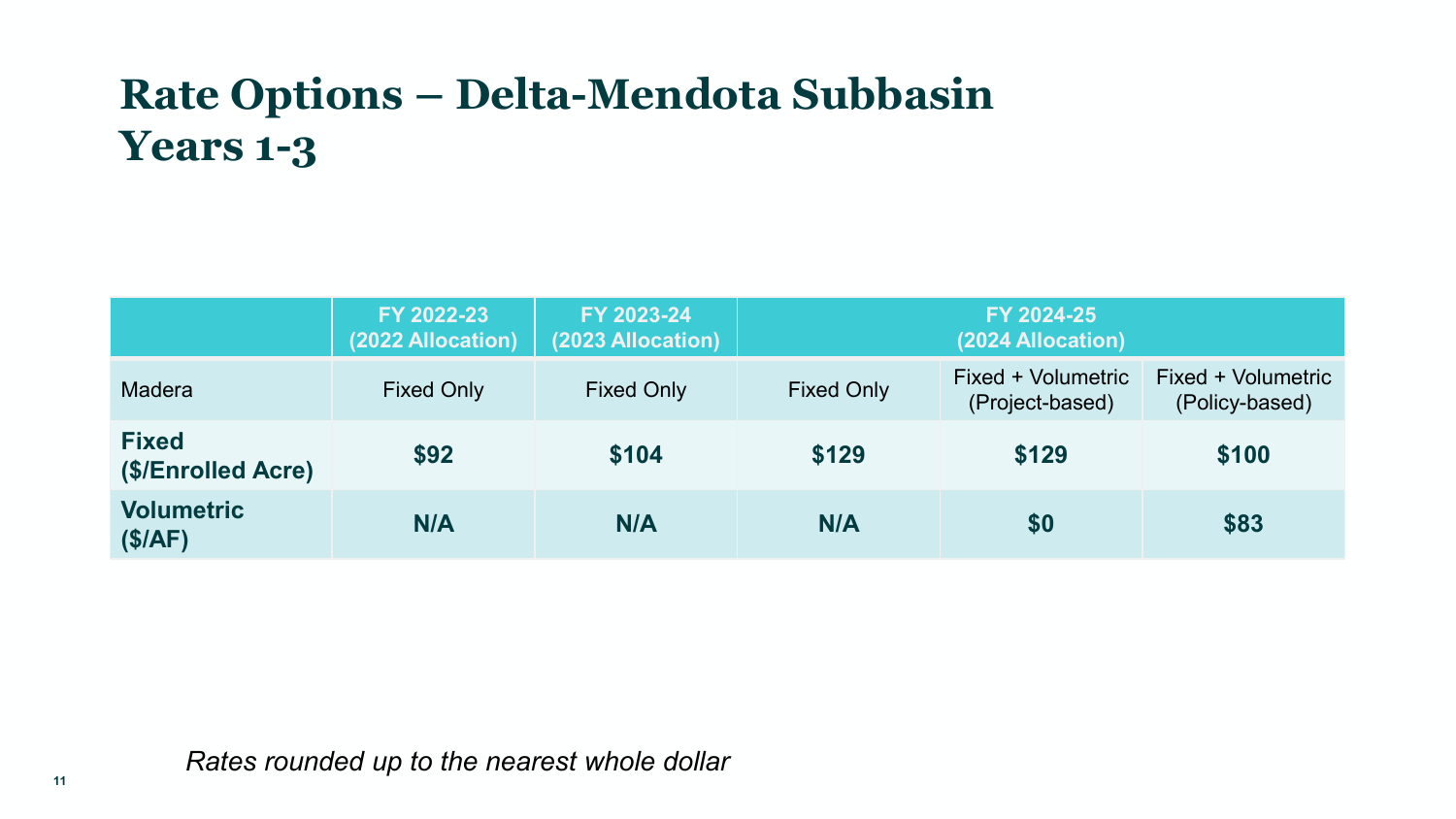## **Rate Options Comparison – Madera Subbasin FY 2024-2025, 100-acre Farm Unit**

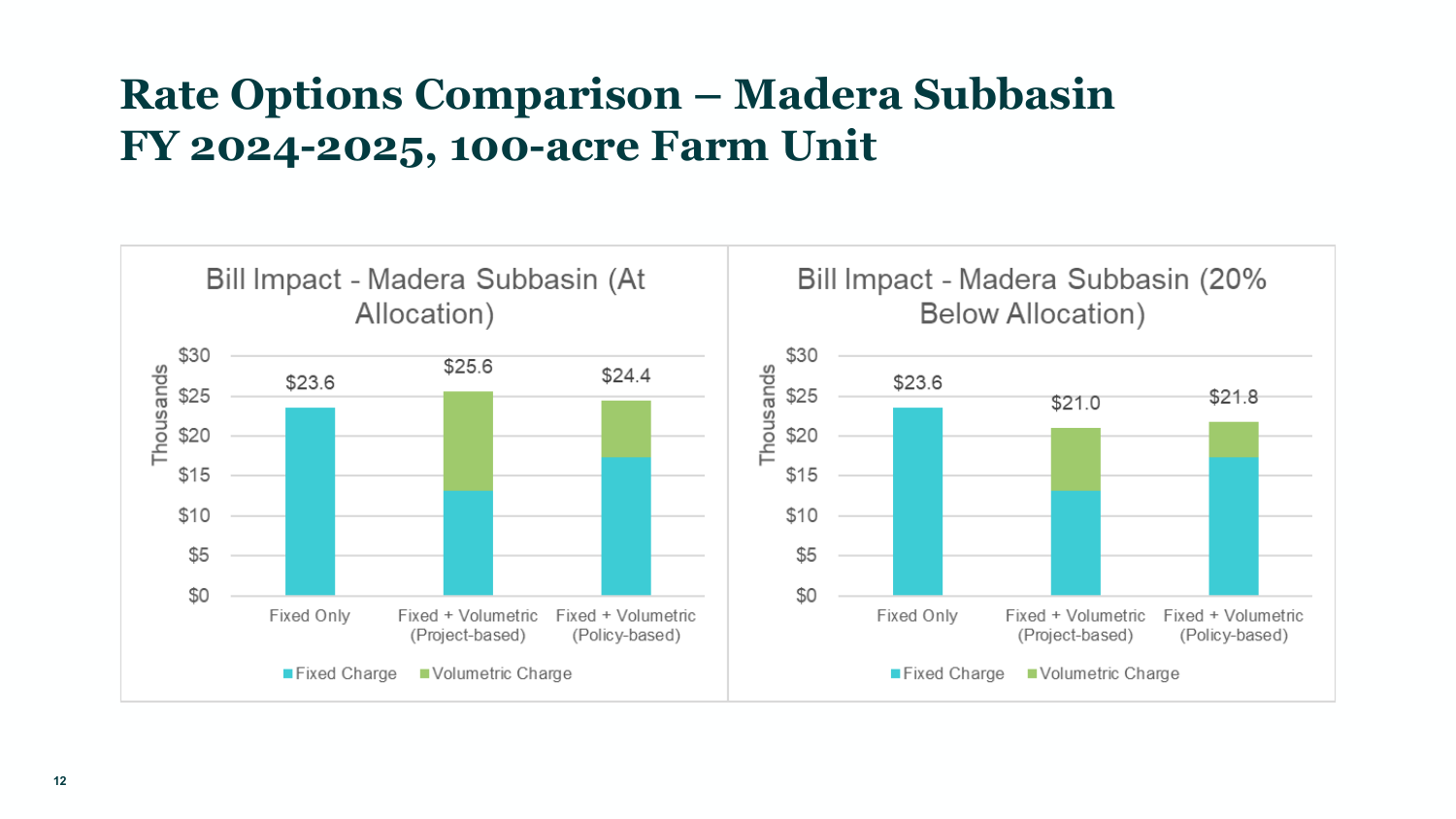# **Rates Projections to 2040 Average Cost per Enrolled Acre, at Allocation**

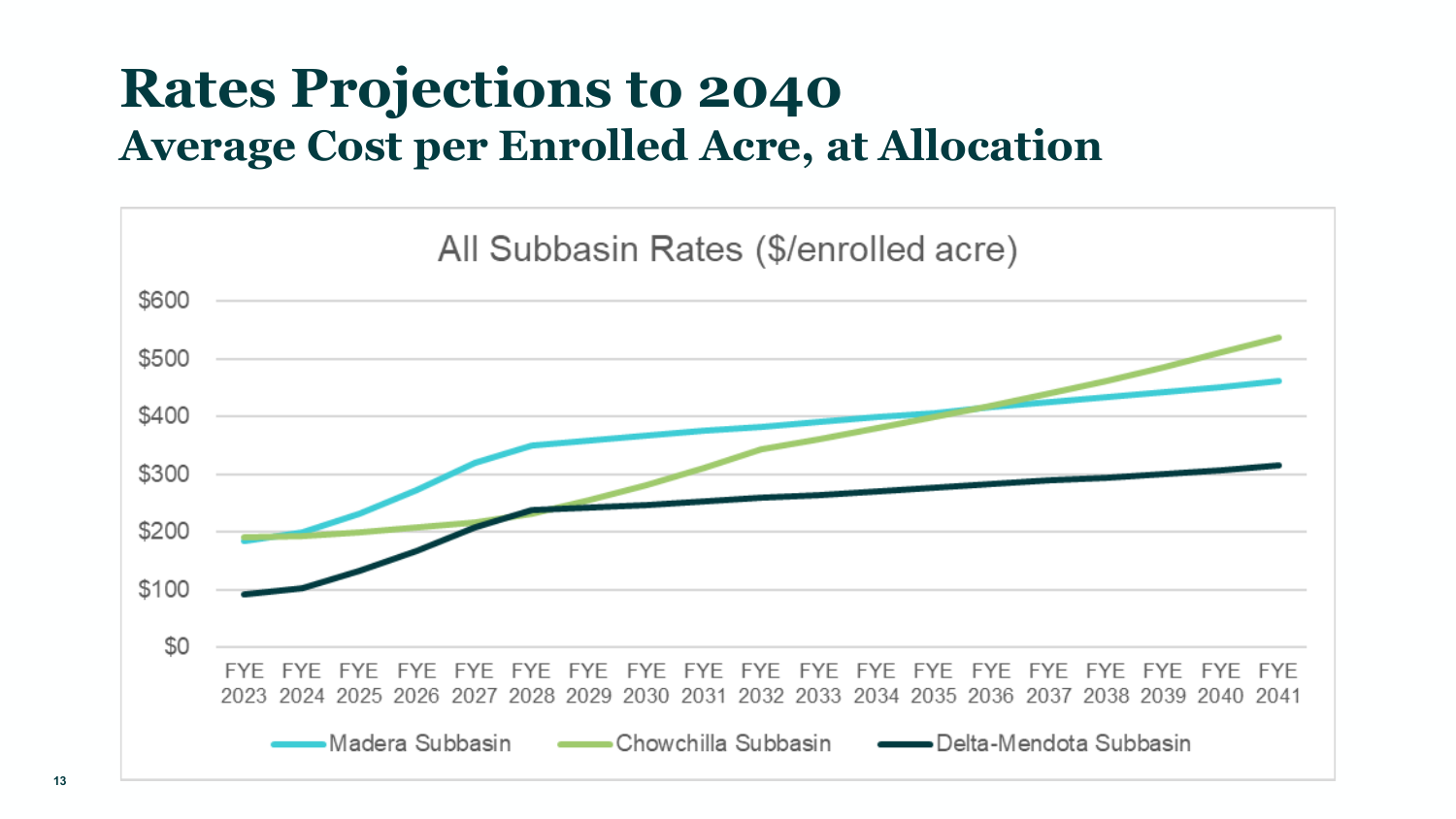#### **Penalties (Exceeding Allocation)**

- Charges for a Farm Unit exceeding the annual allocation are penalties, not rates
- The penalties are a separate policy decision of the GSAs Board
- Currently considering two distinct charges to be levied:
	- › Replacement Water Charge:
		- Current estimate of \$600-650 per acre foot
	- › Penalty per SGMA statute:
		- Maximum of \$500 per acre foot
- Total charge = Penalty + Replacement Water Rate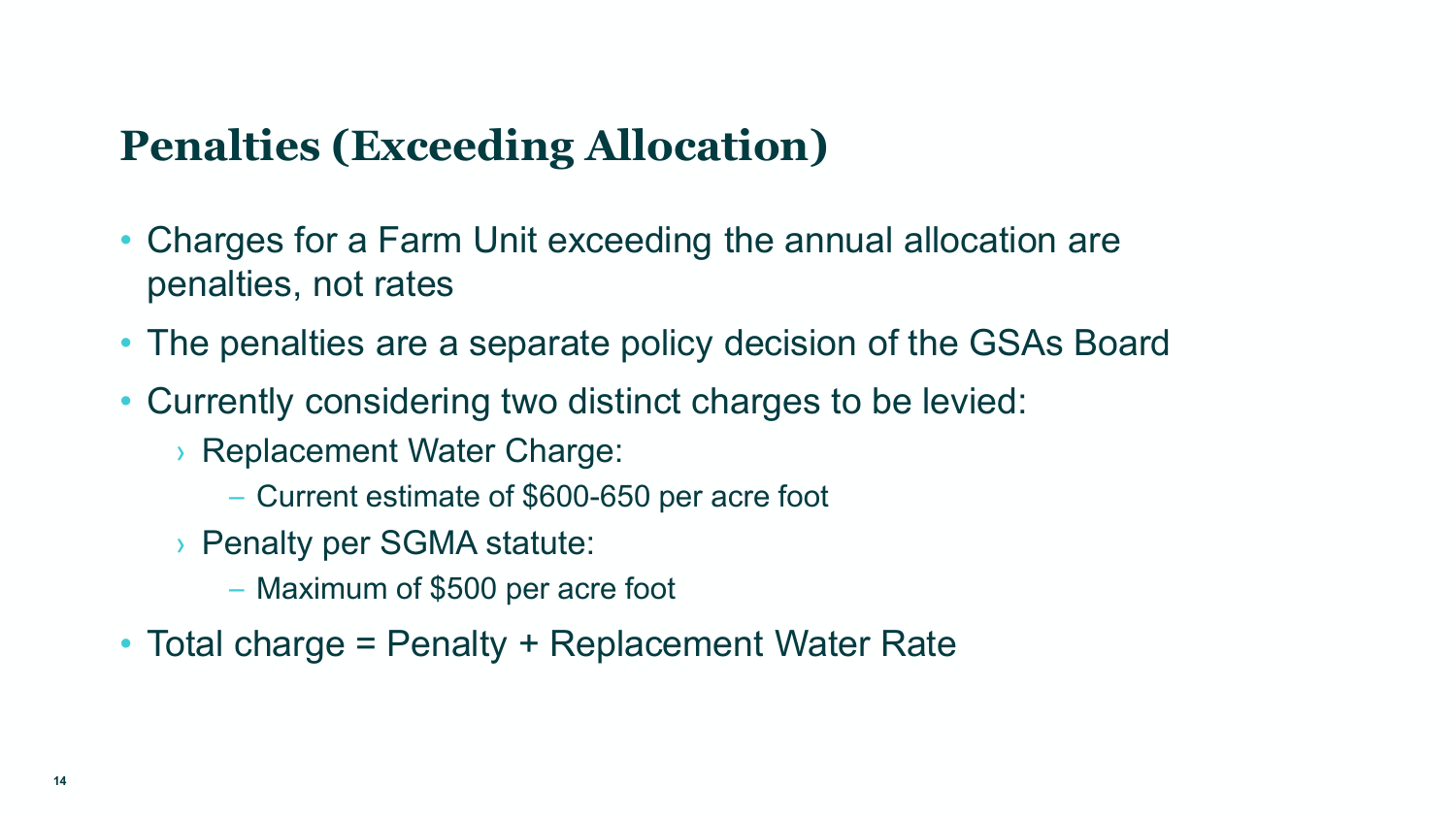# **Rate Study Schedule**

| <b>Rate Study Implementation Process</b>                     |  |                              | <b>Date</b>              |  |  |
|--------------------------------------------------------------|--|------------------------------|--------------------------|--|--|
| <b>Board of Supervisors Presentation – Preliminary Rates</b> |  | December 7, 2021             |                          |  |  |
| <b>Water Allocations in Effect</b>                           |  |                              | <b>January 1, 2022</b>   |  |  |
| Board of Supervisors Presentation – Rate Study Update        |  | <b>Outreach</b>              | <b>February 8, 2022</b>  |  |  |
| <b>Virtual Public Workshop</b>                               |  |                              | <b>February 25, 2022</b> |  |  |
| <b>Board of Supervisors Presentation - Revised Rates</b>     |  | March 1, 2022                |                          |  |  |
| Board of Supervisors Presentation – Final Rate Authorization |  |                              | April 5, 2022            |  |  |
| <b>Public Notice to Affected Parcels</b>                     |  |                              | <b>Around April 15</b>   |  |  |
| <b>Protest Period</b>                                        |  | 45 days from public noticing |                          |  |  |
| <b>Public Hearing for Rate Adoption</b>                      |  |                              | June 7, 2022             |  |  |
| Proposed Fees Implemented for Fiscal Year 2022-2023          |  |                              | <b>July 1, 2022</b>      |  |  |